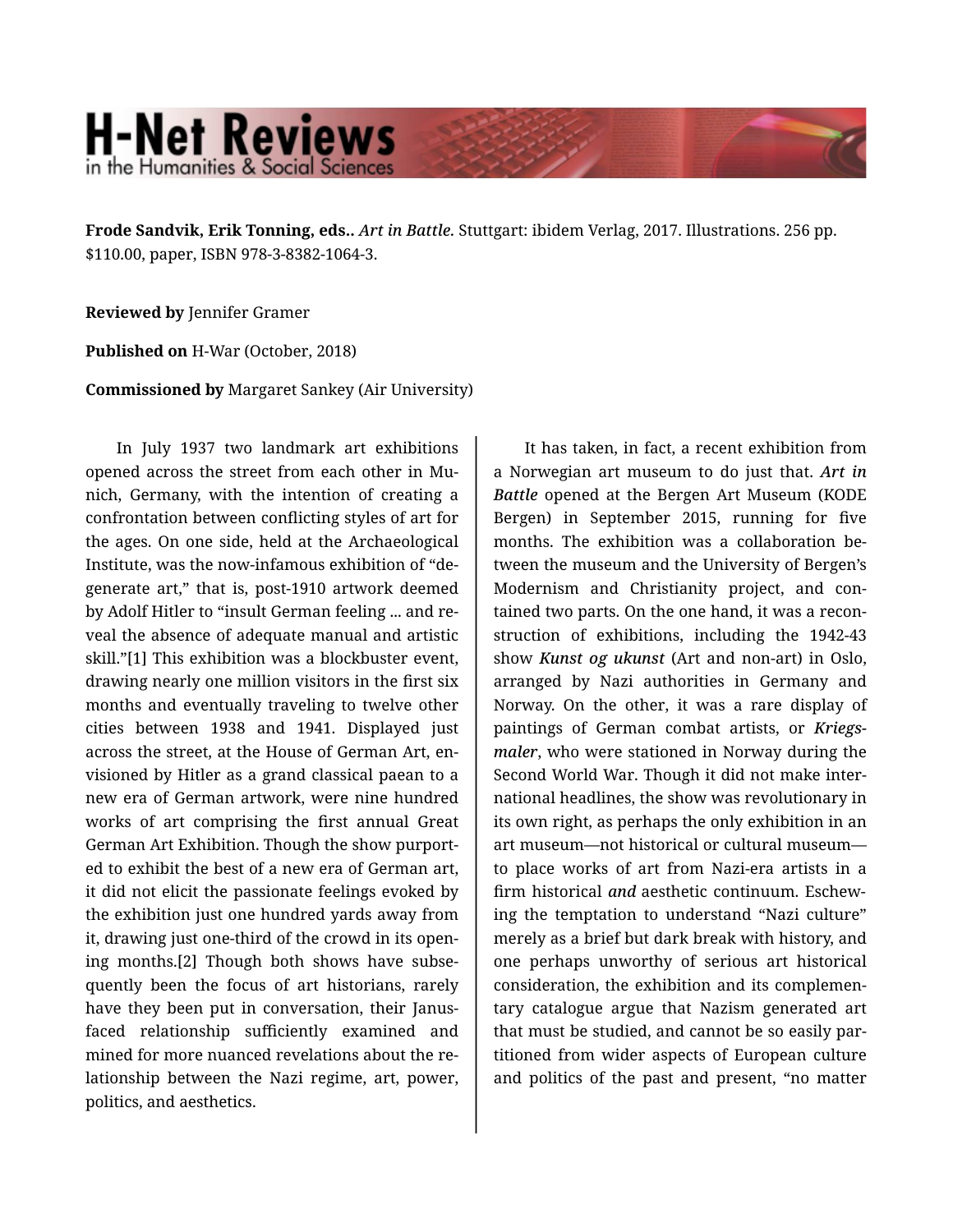how much we wish it were otherwise," as Matthew Feldman writes in his afterword (p. 246).

The exhibition's compact but wide-ranging catalogue includes contributions from an interna‐ tional collection of art historians and curators and is set apart by its collective breadth. In just over two hundred pages, the essays address everything from the institutional history of museums and artist groups like the Bildende Kunstneres Styre (BKS) in Nazi-occupied Norway to the modernist aesthetics in art and literature of the Nazi era to the work of specific artists whose lives and pro‐ duction spanned beyond just the war years. The collective result is impressive, even radical, schol‐ arship that treats the Nazi approach to art and culture in the context of Norwegian occupation as both exceptional and arbitrary, but never mono‐ lithic. After all, despite what we may wish to be‐ lieve, Nazism did not develop or function outside of space and time, just as Nazi-era art was not produced in a vacuum. *Art in Battle* asks difficult questions about art under Nazism; for example, what if some of the work *both* conveys fascist, racist utopian visions *and* is aesthetically "good" (Feldman, p. 246)? What does it mean for art to be dangerous? And what if we still find aspects of "dangerous" art pleasurable? Questions like this not only nuance our understanding of cultural production under the Third Reich but also make us uncomfortable because they make the rise and hold of fascism feel less monolithic and abstract, and more arbitrary and human.

The catalogue, featuring nine essays from German, Norwegian, and American scholars, is groundbreaking since it is the first time many of these historians and art historians have been in conversation. With the focus on Norway, the exhi‐ bition and catalogue align with the now wide‐ spread understanding of artistic production with‐ in the Third Reich as "colonization," an idea popu‐ larized by Mark Mazower. Line Daatland, Anite Kongssund, and Dag Sohljell begin with institu‐ tional histories of Norwegian art museums, exhi‐

bitions, and artist groups in the context of Nazi occupation in 1940. They stress the fluidity of Na‐ tional Socialist ideology and its application in Nor‐ way under Søren Onsger, Quisling Norway's lead‐ ing artistic ideologue. In short, though presented less venomously than its counterpart at the *En‐ tartete Kunst* (Degenerate art) exhibition in Mu‐ nich in 1937, *Kunst og ukunst* in Oslo was similar‐ ly "vague and ambiguous" in its criteria for choos‐ ing "degenerate art" (p. 244). This supports the ar‐ gument championed by scholars like Jonathan Petropoulos that there was a lack of stylistic con‐ sensus throughout the Third Reich beyond art produced by non-Jewish artists.

Gregory Maertz, Christian Fuhrmeister, Erik Tonning, and James van Dyke each work to chal‐ lenge and break down the binaries we still closely associate with Nazi-era art and culture. Fuhrmeis‐ ter calls them "heterogenous" Nazi aesthetic and cultural notions instead, and points out the dan‐ ger of stressing totalitarian homogeneity when ex‐ amining Nazi artistic agendas that were applied to the growing Nazi empire after 1937. Important‐ ly, Maertz, in his contribution on art produced by combat painters in the Squadron of Visual Artists (SBK) stationed in Norway, creates a "counter-ar‐ chive" of paintings that further problematizes the binary of traditional/modernist art that remains so deeply entrenched in the study of Nazi-era art.

Despite the impressive scope of *Art in Battle*'s entries, there are a few areas that remain frus‐ tratingly untouched. Many of the essays, especial‐ ly those focused on the aesthetic qualities of Nazi cultural and artistic production, rightly push back against the strict periodization of 1933 to 1945. Van Dyke's contribution on painter Julius Paul Junghanns in particular rightly presents the full biography of the artist, who is perhaps most fa‐ mous for his Nazi-era paintings extolling the virtues of "Blut und Boden" (blood and soil). In chronicling Junghanns's extensive pre-1933 artis‐ tic career, van Dyke reveals the limits of simple, monolithic categories like "Nazi art." As with his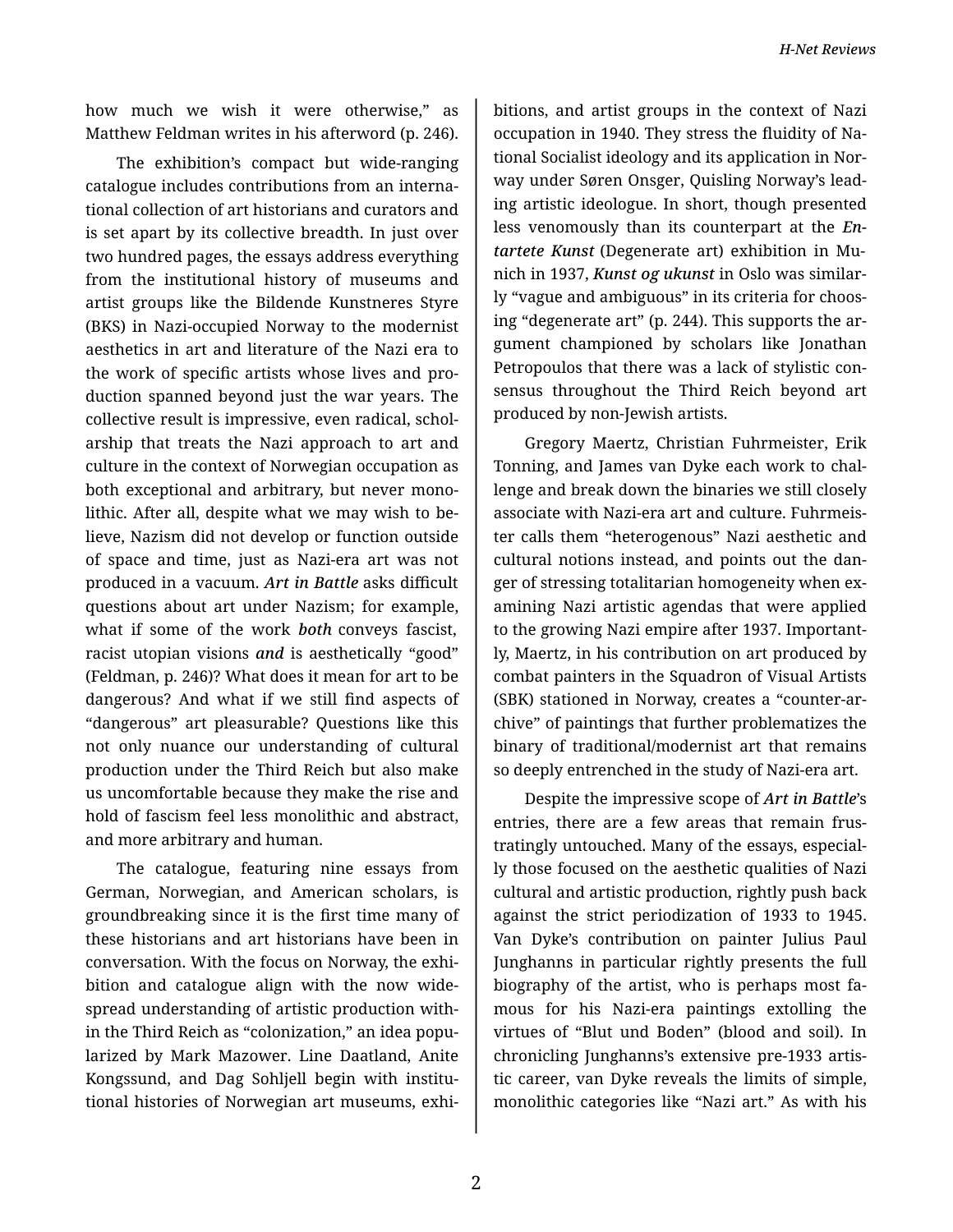revolutionary monograph *Franz Radziwill and the Contradictions of German Art History, 1919-1945* (2010), van Dyke's shifted periodization presents an artist whose work—and personal life (Junghanns famously supported allowing a Jewish colleague to continue his work in the academy) was not initially highly regarded by many young Nazi officials. Initially, in fact, traditional genre painters like Junghanns were not imagined as the painters of the "New Germany," though this changed in 1937. Van Dyke's exploration of Jung‐ hanns's early years as an anti-modernist genre painter of landscape and animal scenes also calls into question the heretofore persistent notions about the monolithic nature of "Nazi art." In fact, as van Dyke's work here and elsewhere convinc‐ ingly argues, many artists rose quickly after 1933 by "professional default rather than ideological commitment" (p. 231). Junghanns's traditional paintings were popular before 1933, but were im‐ mediately and innately regarded as encompassing values of "New German Art" under the Nazi regime. Further, the idea that the Nazi regime marked a radical and retrograde break from mod‐ ernism and progressivism in art in the post-World War I era is simply wrong. Rather, the history of Nazi-era art must be understood as firmly en‐ meshed within the broader history of modern art, which forces us to acknowledge the role that all art plays in historical struggle.

Yet most of these contributions, van Dyke's in‐ cluded, fail to push periodization beyond 1945. Of course, they are limited by the scope of the project; however, what is lost when the works and lives of these artists are presented as "end‐ ing" with the war in 1945? Admittedly, some artists were blacklisted in their respective coun‐ tries; Junghanns's reputation never recovered in Germany, and many Norwegian artists who found success after 1940 were boycotted by buyers. Yet some of these painters were able to continue their careers until their deaths decades later, especially those who worked as *Kriegsmaler* (many were ac‐ cepted as soldiers just doing their jobs, or as

artists who simply recorded the universally hor‐ rific experiences of violence and suffering). Maertz in particular might have alluded more strongly to this in his otherwise groundbreaking contribution on the modernist stylistic tendencies of combat artists in Norway. Ultimately, perhaps these questions are best addressed in another ex‐ hibition, one that examines the legacy of Nazi-era art and combat art far beyond 1945. In the end, the catalogue's narrow focus on Norway only un‐ derscores the need for more scholarship and exhi‐ bitions that nuance the persistent notions of Naziera art and cultural production as monolithic and operating in impermeable binaries, retrogressive, or a blip in the cultural canon. If we, as scholars and consumers of art, are only able to see Naziera artwork as an aberration, an abstracted diver‐ sion from the norm, then we may be that much more susceptible to unwittingly repeating the past.

## Notes

[1]. Frederic Spotts, *Hitler and the Power of Aesthetics* (New York: Overlook Press, 2002), 162.

[2]. Berthold Hinz, *Art in the Third Reich* (New York: Random House, 1979), 1.